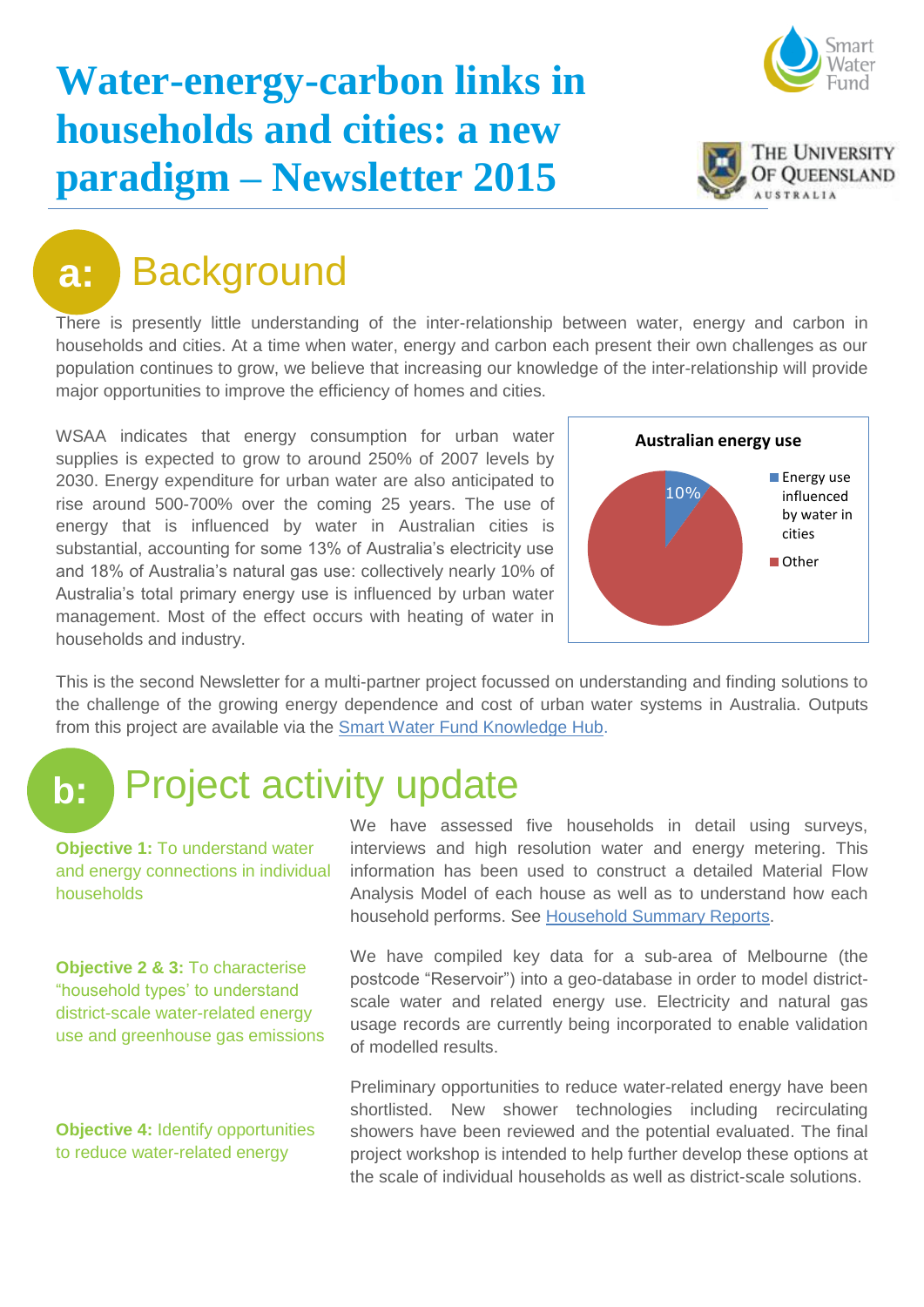# What have we uncovered so far?

#### For household consumers

**c:**

Our research has shown that up to half of household energy use is water-related. The biggest influences are in showers, efficiency losses, and clothes-washers. Small changes to water management can have a surprisingly large impact on energy use for the household consumer. For example, in certain households a 10% reduction in the frequency, duration, or flow-rate of water for showers reduced household energy use by approximately 0.5 and 1.0 kWh/hh.d kWh/hh.d. This is approximately equal to one percent of the total household energy use as Melbourne households typically use some 13 kWh and 45kWh per day for electricity and gas respectively A 10% increase in the temperature of cold water may have a similar effect. Over an entire year, in 2013, the household could potentially save \$100 if they have electric hot water heaters.

Early findings indicate that water-related energy usage ranges from 5–20 kWh/hh.d (kilowatt hour per household per day). For perspective, 10 kWh is equivalent to 37 efficient (11-watt) light bulbs operating for an entire day. The range of usage between individual households can vary dramatically and may be indicative of different technology in the household or associated behaviour patterns.



*"10% shorter showers could save households \$100 per year if using electric hot water heaters"*

> *"15-50% of total household energy use is water related"*

Full household reports and analysis reports are available on the [project webpage.](http://clearwater.asn.au/resource-library/smart-water-fund-projects/water-energy-carbon-links-in-households-and-cities-a-new-paradigm.php)

## For Energy Utilities

Involvement from the energy sector is relatively recent. Preliminary discussions suggest that a range of potential benefits from the project could include (i) improved forecasting of energy demand (ii) strategies for combined asset efficiency. International experience suggests that a strengthened relationship across the water-energy sectors, for example in combined retail services provision, could enable consumers with integrated water and energy utilities.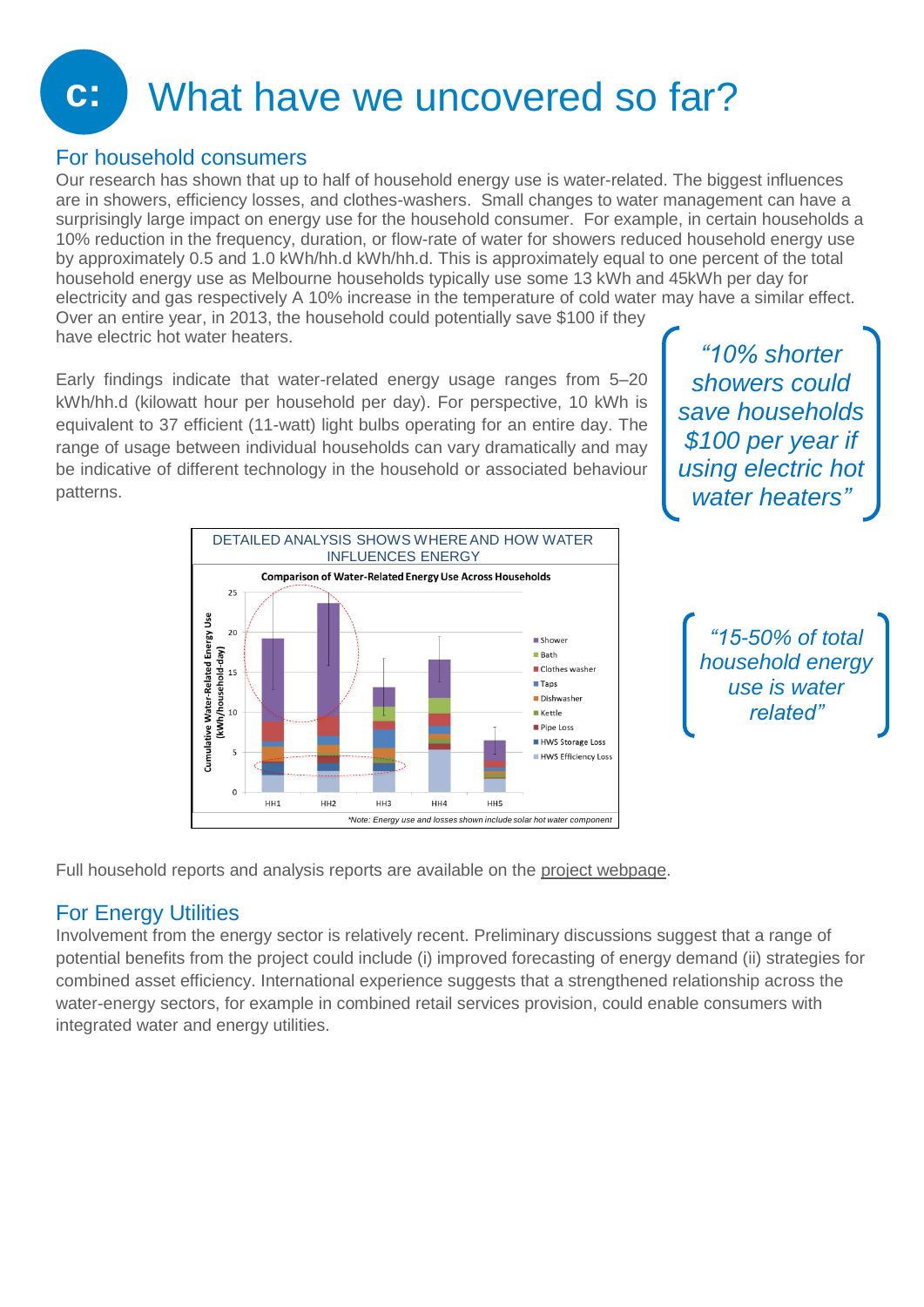#### For Water Utilities

Water asset design and management practices could achieve different energy outcomes for cities. For example, variation in the temperature of water delivered in Melbourne now is influencing household energy

*Temperature of water in the supply network has significant impact on household energy* 

costs differently in different regions. The household model indicated water temperature from the mains is a key factor affecting water-related energy use and cost in households. A review of water temperature in Melbourne's Water's supply network indicates significant variations in water temperature within relatively short distances, by as much as 8ºC. In the five households studied this difference in temperature translates into 2.5-5 kWh/hh.d energy use for heating impact for this group of houses or 4-15% of the total energy use of the households studied (refer to map below).

The water utility of the future may be providing not only water at certain water quality but at specified temperatures to meet their customer needs. For example, commercial customers may want either cooler or warmer water based on their processes, if they understand the impact this has on their energy bill. Some utilities are already investigating how to provide such services for the benefits of their industrial and/or residential customers. For more details see [report](http://clearwater.asn.au/user-data/research-projects/swf-files/9tr1--001-water-energy-carbon-links_bors_2014_water_temperature_and_implications_for_household_energy_use.pdf) on Water Temperature in Melbourne and Implications for Household Energy Use. Water Temperature (December 2012)



#### For Appliance Manufacturers

With the appreciation above on water temperature and its impact on household energy use, appliance

manufacturers should explore 'ecofriendly' cycles on washing machines and dishwashers and/or setting hot water system thermostats at cooler temperatures. Similarly, ensuring appliances can connect to both hot and cold water sources can help reduce costs for consumers – e.g. ensuring clothes-washers and dishwashers can connect to hot water from renewable sources (such as solar or heat pump) using a hot water inlet to the appliance (rather than having only a cold water inlet) then this can help maximise use of renewable energy, reduce demand for electricity, and often reduce

*"Ensuring appliances can connect to hot water from renewable sources can help reduce appliance operating costs."*

greenhouse gas emissions and operating costs. To do this, appliances need a hot-water inlet (as well as the normal cold water inlet). This is also relevant for appliance manufacturers. The detailed maps and characterisation of cold water temperature could also be used to size solar hot water systems more accurately.

The project is exploring emerging technologies and appliance trends, which reduce both water and energy use. These include recirculating showers which rapidly treat and recirculate warm water. A report on this will be available by December 2015.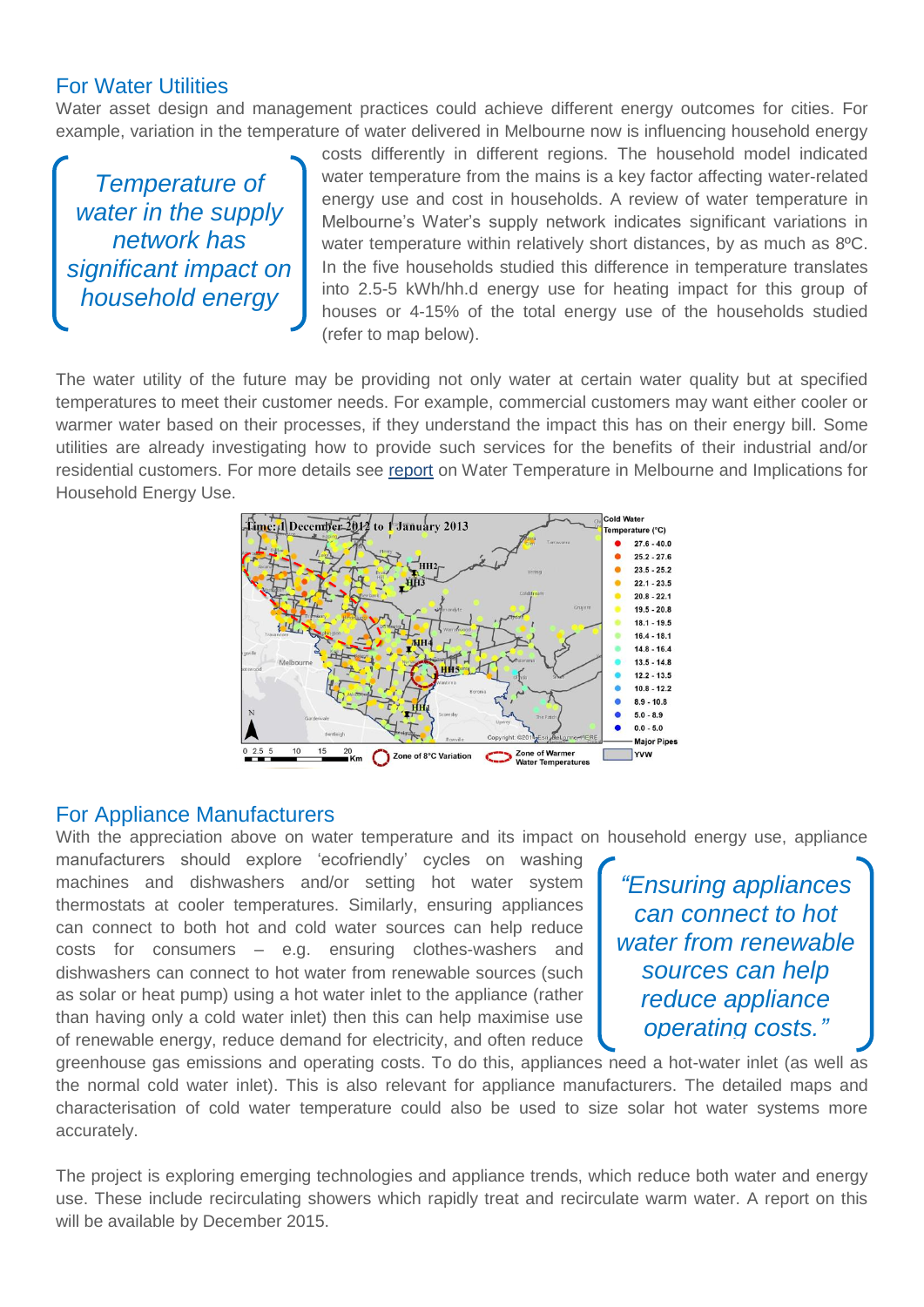# d: Information Gaps

The district-scale model and geodatabase are now ready for exploring scenarios as a means to understand and compare impacts. We are seeking guidance currently across all sectors on investigation priorities between now and **December 2015** when this project finishes. The scenarios in consideration:

| <b>Scenarios</b>                                               | Why?                                                                                                                                                                                                                                                                                                                                                                                                                                                                                                                                                                                                                                                                                                            |
|----------------------------------------------------------------|-----------------------------------------------------------------------------------------------------------------------------------------------------------------------------------------------------------------------------------------------------------------------------------------------------------------------------------------------------------------------------------------------------------------------------------------------------------------------------------------------------------------------------------------------------------------------------------------------------------------------------------------------------------------------------------------------------------------|
| <b>High efficiency &amp; emerging</b><br>appliances vs current | During the millennium drought, where households were incentivised to<br>convert to water-efficient fixtures. The model can quantify the water<br>reduction and associated energy impacts. With emerging trends on<br>appliances, what is the potential impact on energy, water use,<br>greenhouse gas emissions and costs? Have some water efficiency<br>measures led to increases in greenhouse gas emissions, for example by<br>diverting water heating in clothes-washers to electricity within the<br>machine, rather than drawing on hot water from gas, solar or heat-pump<br>systems? This can occur if the clothes washer has only a cold water inlet,<br>and cannot accept hot water into the machine. |
| <b>Manipulation of delivered water</b><br>temperatures         | Small changes in delivered water temperature could lead to substantial<br>impacts on household (and/or industry) energy use. A key to success of<br>such options would be locating area where cooler, as well as warmer<br>water were required.                                                                                                                                                                                                                                                                                                                                                                                                                                                                 |
| <b>Solar Hot Water Service vs Rain</b><br>water Tanks          | Victorian building policy currently requires new developments to either<br>install Solar hot water heaters or rainwater tanks. Rainwater tanks are the<br>lowest cost option for developers and households. But is it the best in the<br>long term and in relation to energy and water use? Does this policy<br>"problem-shift" between water and energy, and are alternatives available<br>that enable efficiency for water and energy simultaneously?                                                                                                                                                                                                                                                         |
| Integrated water cycle planning and<br>energy implications     | Integrated water cycle planning is now required in many areas and local<br>stormwater harvesting and re-use is a strong component of this. Is this<br>also a minimum energy use scenario for the water utilities in relation to<br>pumping and distribution of water? More widely, how can integrated<br>water cycle, and energy planning combine to enable water and energy<br>efficiency at local government and precinct scales?                                                                                                                                                                                                                                                                             |
| <b>District Heating and Cooling vs</b><br>individual systems   | All water consumers in Australia typically install and maintain individual<br>hot water services. Across many European countries, waste heat from<br>energy generation is being captured to provide centralised hot water<br>services. Could this be a cost-effective solution in Melbourne too, for<br>example in higher-density developments?                                                                                                                                                                                                                                                                                                                                                                 |

## Stakeholder Workshop

A stakeholder workshop was conducted on 12<sup>th</sup> May 2015 to communicate progress, support identification of system leverage points and input to scenario design including building towards city/district-scale scenarios to achieve least-cost management of water-related energy consumption in cities

In summary the workshop identified over sixty suggested actions to progress improved management of water-related energy across (a) a range of scales including: Technologies, buildings, consumer demand management, districts, water and energy utilities, State and Federal government, and (b) a range of "system intervention points" including (i) constants/parameters, (ii) information flows (iii) system rules and (iv) system goal and paradigm mindset.

Six areas of higher impact-to-effort ratio were identified including:

- Integrated water and energy metering
- Improved connection of water and energy efficiency labelling and assessment;
- Setting State-wide water and greenhouse gas emissions targets.
- Targeting water and energy programs to benefits (by customer type)
- Further consideration of Water and Energy utility operation mission statements and goals.